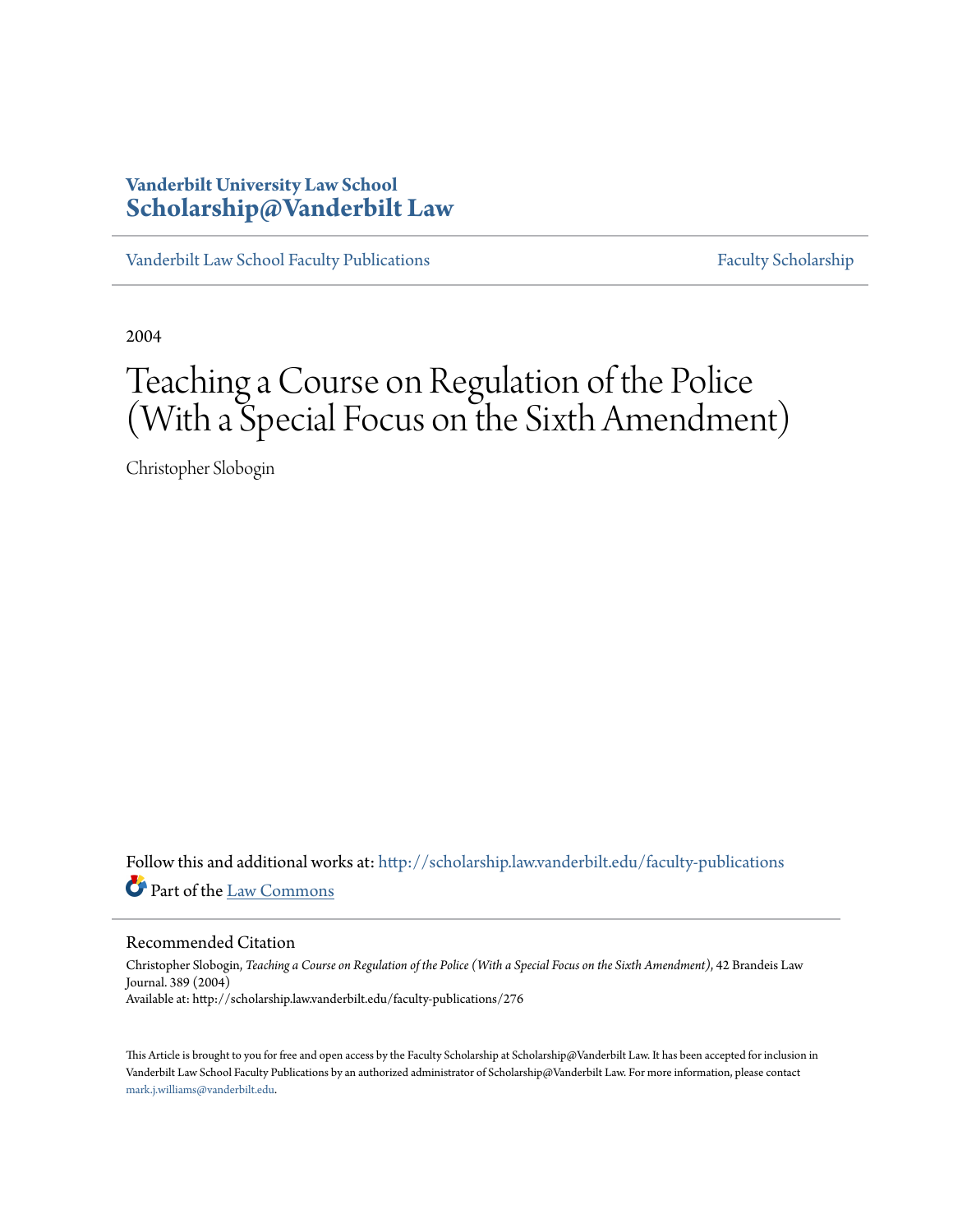# HEINONLINE

Citation: 42 Brandeis L.J. 389 2003-2004

Content downloaded/printed from HeinOnline (http://heinonline.org) Fri Jul 27 15:48:29 2012

- -- Your use of this HeinOnline PDF indicates your acceptance of HeinOnline's Terms and Conditions of the license agreement available at http://heinonline.org/HOL/License
- -- The search text of this PDF is generated from uncorrected OCR text.
- -- To obtain permission to use this article beyond the scope of your HeinOnline license, please use:

 https://www.copyright.com/ccc/basicSearch.do? &operation=go&searchType=0 &lastSearch=simple&all=on&titleOrStdNo=1531-0183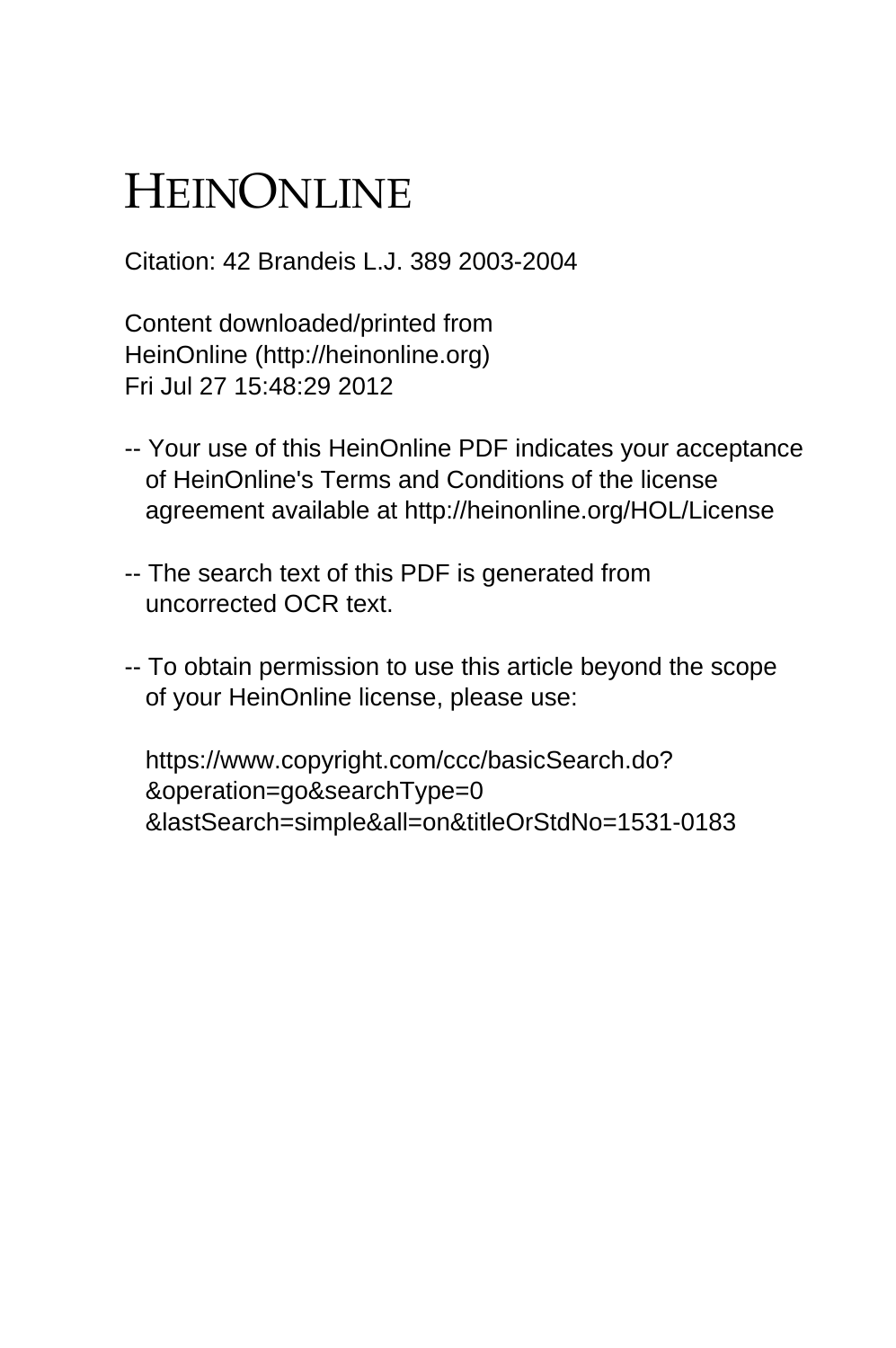# **TEACHING A COURSE ON REGULATION OF THE POLICE (WITH A SPECIAL FOCUS ON THE SIXTH AMENDMENT)**

# **Christopher Slobogin\***

The organizers of this symposium gave us the choice of writing about effective assistance of counsel or about teaching criminal procedure. I've decided to do both. This article discusses teaching the criminal procedure course most often called "Police Practices," for which **I** write a textbook entitled *Regulation of Police Investigation: Legal, Historical, Empirical and Comparative Materials.'* Borrowing heavily from the Teacher's Manual for that book, the first part of this article describes my general philosophy for teaching the course. The rest of the article illustrates this philosophy **by** describing how I teach students about the application of the Sixth Amendment right to counsel to the interrogation process and to the conduct of identification procedures.

#### I. GENERAL PHILOSOPHY

*Regulation of Police Investigation* has several objectives, many of which call for different types of materials than those found in other texts that address the investigative stage of the criminal process. First, the book seeks to acquaint the student with the world of the police. Many criminal procedure texts contain little about this topic, apparently on the assumption that information about police habits and attitudes is common knowledge. In reality, however, the law enforcement ethos is complex and occasionally mysterious to those who are not police. Without some understanding of this environment, discussion about regulatory approaches may verge on the irrelevant. Thus, the first forty-one pages of *Regulation of Police Investigation* are devoted entirely to historical and sociological materials concerning the police and their practices, and additional materials on this subject are scattered throughout the book where appropriate.

<sup>&</sup>quot;Stephen C. O'Connell Professor of Law, University of Florida Levin College of Law.

**<sup>&#</sup>x27;CHRISTOPHER SLOBOGIN, CRIMINAL PROCEDURE-REGULATION OF POLICE INVESTIGATION: LEGAL,** HISTORICAL, EPInuCAL **AND COMPARATIVE MATEmALs** (LexisNexis **3d** ed. 2002).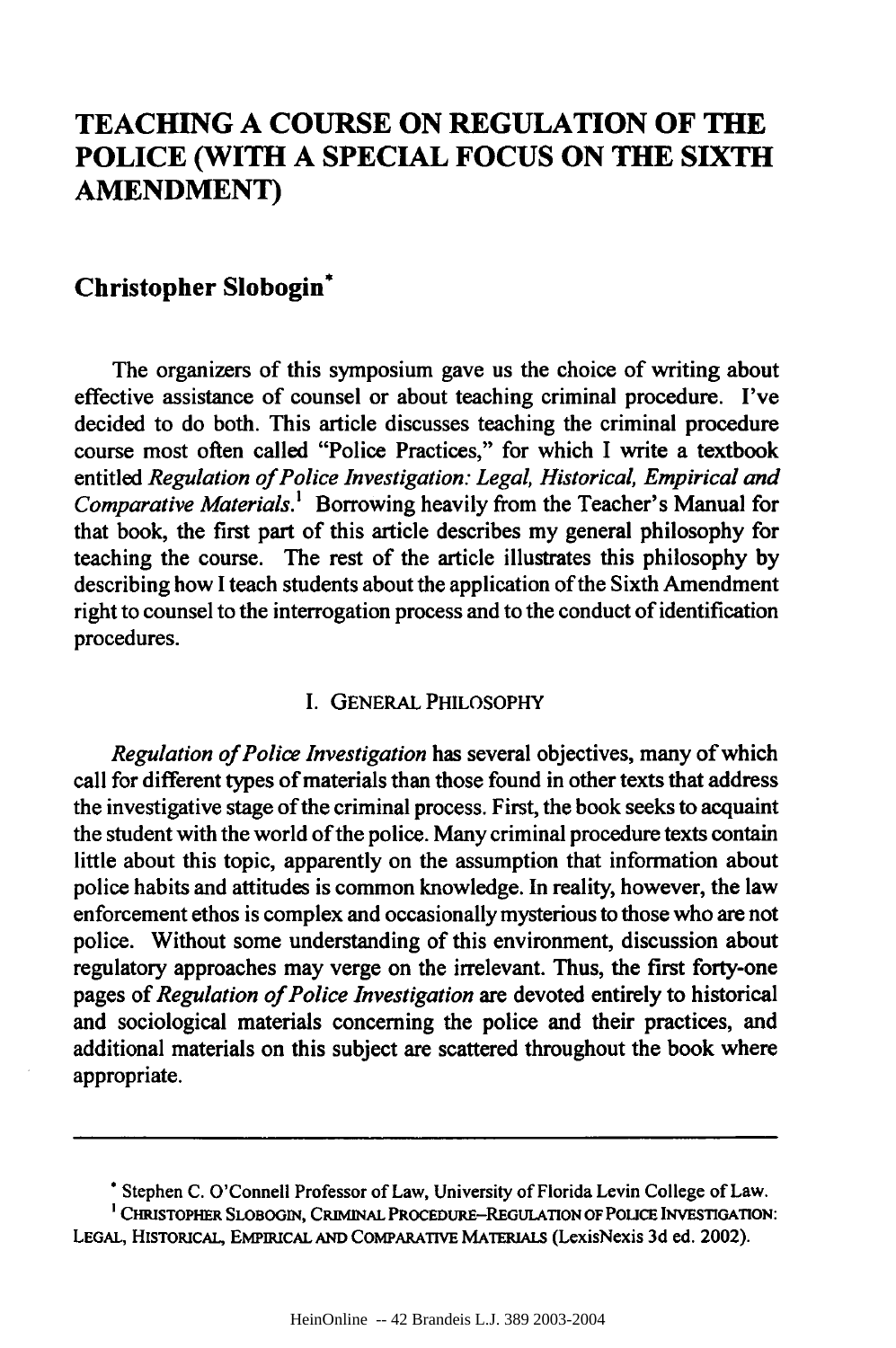A second objective I try to meet in the police practices course is to provide the student with some idea of the various mechanisms that could be used to regulate the police. In this country, we tend to assume that the federal courts should be the source of most rules governing law enforcement. Yet state courts, legislatures, police departments, and even international organizations provide alternative, or at least supplemental, sources of law. Accordingly, Chapter One of the book devotes space not only to the incorporation doctrine, but also provides material on the revolution in state constitutional law, the possibility of relying on domestic legislation and international treaties as regulatory sources, and police promulgation of rules. Later chapters occasionally note legislative and police enactments that attempt to implement or compete with court decisions.

The subtitle to my book, referring to historical, empirical and comparative materials, describes several other objectives. For a number of reasons, students ought to appreciate the historical pedigree of current rules. Most obviously, under our constitutional system, history helps us decide whether doctrines such as the right to remain silent and the exclusionary rule are "fundamental." History also improves our understanding of why some rules are the way they are, and occasionally provides some interesting alternative methods of regulation. While many casebooks ably treat the Supreme Court's cases from the 1960s onward, only a few give students much sense of colonial and postcolonial practices, and thus leave the impression that these rules were created -almost out of whole cloth. In fact, as materials in the book try to demonstrate, many of the issues we debate today have been around for centuries.

Until the 1970s, very little empirical work on the impact and legitimacy of legal rules regulating the police was available. Now, however, several studies testing various judicial assumptions about police and citizen behavior are available, including research about societal "expectations of privacy," the impact of the warrant requirement, the effect of the *Miranda* warnings, the accuracy of eyewitness identification, and the efficacy of various sanctions against the police. *Regulation of Police Investigation* describes much of this work, usually in summary form, occasionally through longer excerpts. The objective here is not only to give students the benefit of information that has played an increasingly important role in both judicial and legislative decision making, but also to provide an opportunity for them to practice, at least in a superficial way, evaluating facts found in the form of "data."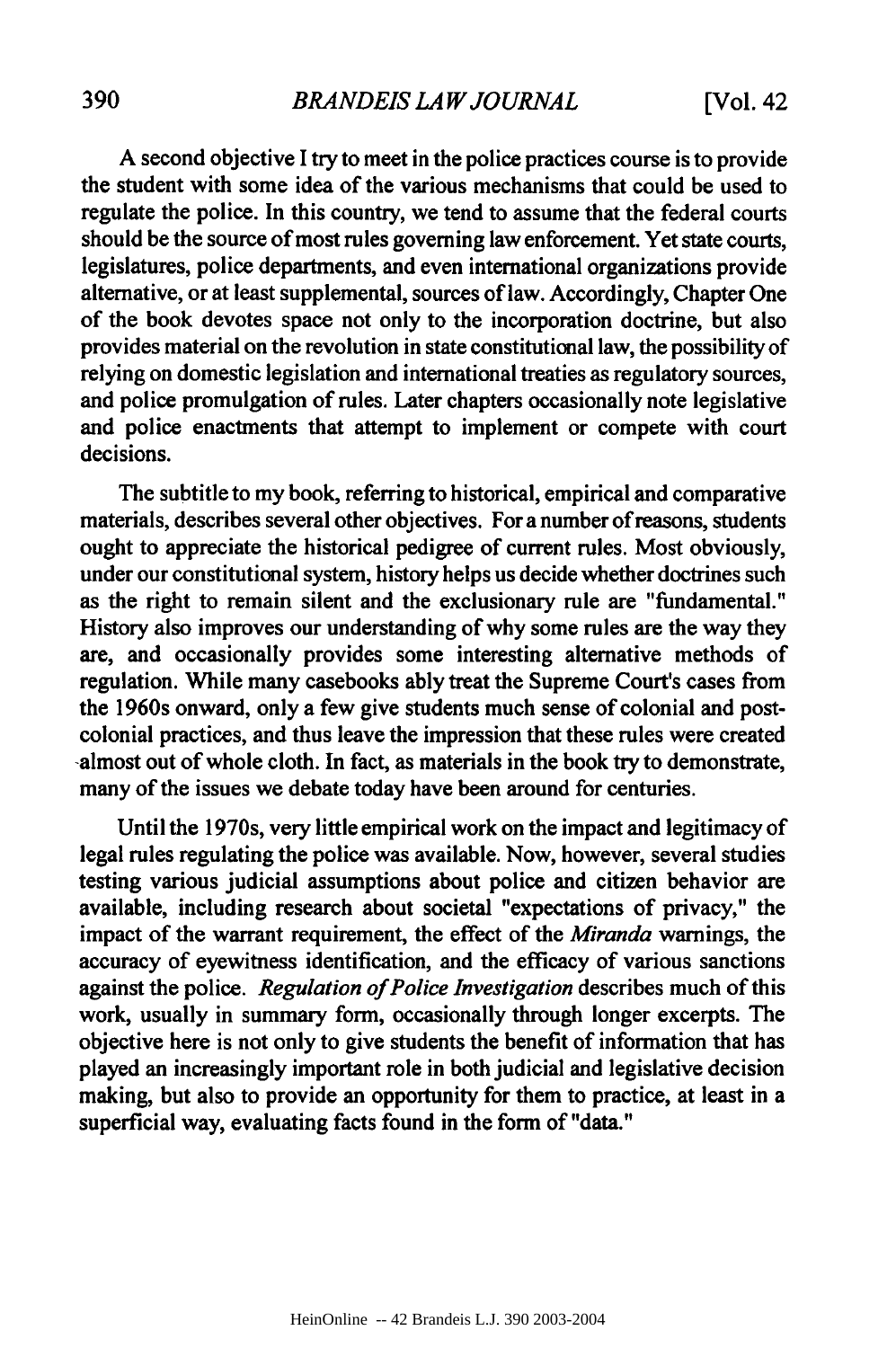Another important objective of the book is to leave students with some idea of how other countries regulate their police.<sup>2</sup> We Americans tend to believe that our country leads the way in the civil rights arena. But that is clearly not true with respect to some aspects of police regulation (particularly in the interrogation context). And, whatever its slant, information about practice in other countries reminds us that our way of doing things is not inevitable; for instance, judicial review, localized police forces and warrants issued by ajudge are not the norm. Thus, the book includes descriptions of various practices not only in England and Canada (which are the usual foreign reference points) but also in countries like Australia, Denmark, France, Germany and India. Additionally, Chapter One provides some background on systemic differences between various criminal justice systems so that comparisons will be made with the appropriate grain of salt.

A final objective of *Regulation of Police Investigation* is to promote the lawyering skills of students. Most important in this regard are the problems, of which there are one hundred twenty-three. The vast majority of these problems summarize the facts and results of Supreme Court decisions, although a few come from lower court opinions or are made up. Some of the problems are probably best used as a springboard for discussion by the full class, but most lend themselves well to role playing, in a manner approaching the reality of a suppression hearing. I usually require each student to argue at least two of these problems by the end of the semester, either as a prosecutor or as a defense attorney. If the problem assignments are made well enough in advance, the discussion is of higher quality than is typically the case, and the whole class benefits. One professor who uses the book, Bill Williamson, assigns the problems at the beginning of the semester, which he says "guaranteed students would be prepared to discuss the problems in class and often enlivened the class with the occasional hammy argument."<sup>3</sup> The rest of Professor Williamson's class sits "in judgment" of the arguments, with one member randomly assigned to write a one or two-page opinion resolving the issues in the problem. "It made for lively classes and occasional fun."<sup>4</sup>

**<sup>2</sup>** In another article in this issue, Erik Luna makes a more elaborate case for teaching comparative criminal procedure. *See* Erik Luna, *A Place for Comparative Criminal Procedure,* 42 BRANDEIS **L.J.** 277 (2004).

**<sup>3</sup>** E-mail from Bill Williamson, Associate Professor, Lewis & Clark Law School to Christopher Slobogin (February 4, 2002) (on file with author). *4id.*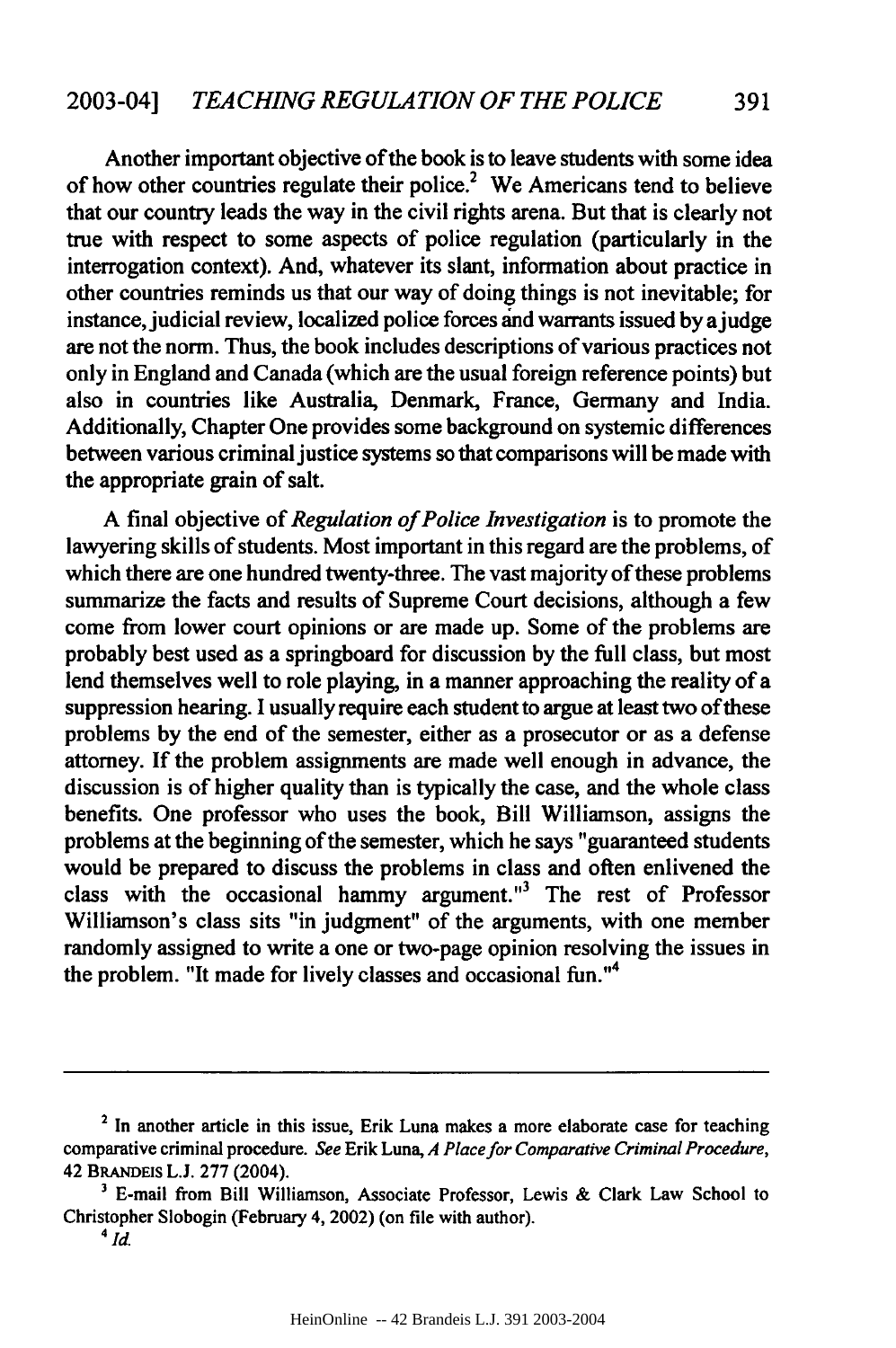A different type of practical exercise is provided by the more than one hundred pages of materials connected with *State v. Longstaff,5* found in the appendix. These materials (from an actual case) not only give the students a rich factual context for arguments, but also acquaint them with the typical documents generated during police investigation, challenges to that investigation, and the criminal process generally. I often require the students to draft a five- or six-page memo arguing the issues in this case, due near the end of the semester, and devote the last class to going over these issues. That class not only serves as a review, but emphasizes the reality that, contrary to the impression students get from reading appellate opinions, facts rarely come neatly packaged.

A final lawyering exercise is the Negotiation Problem. This Problem, which provides secret instructions to the defense and prosecuting attorneys, requires students to negotiate over a possible guilty plea against the backdrop of a number of Fourth and Fifth Amendment issues which, if resolved in favor of the defendant, would probably lead to dismissal of the case. The idea is to engage students in the strategic and predictive decision making which prosecutors and defense attorneys daily undertake in our plea negotiation system. This problem also introduces ethical issues relevant to the subject matter of this book (ethical issues are also raised in two other places—Chapter Two's discussion of warrants and Chapter Three's discussion of post-charge interrogations).

A final comment about general teaching philosophy has to do with the importance of "cases." Most other procedure "casebooks" live up to the name, by including significant excerpts from scores of Supreme Court cases, as well as from a smattering of lower court cases. In contrast, *Regulation of Police Investigation* reproduces a total of twenty judicial decisions (albeit often with less editing than is typical). My assumption is that, by the time students get to this course, they have had plenty of practice deciphering appellate opinions. Furthermore, in a subject area as politically charged and result-oriented as police regulation, what matters most is what courts do, not what they say. Over the years, I have found that, after carefully discussing the leading cases in each area *(e.g., Katz, Miranda, and Mapp),* I often ended up using many of the Court's subsequent decisions merely as examples-in other words, as problems highlighting how the issues raised in the leading cases might play out. Thus, I believe that by giving the students all of the relevant facts, as well as the result

**<sup>5</sup>** SLOBOGIN, *supra* note **1,** at 621-724.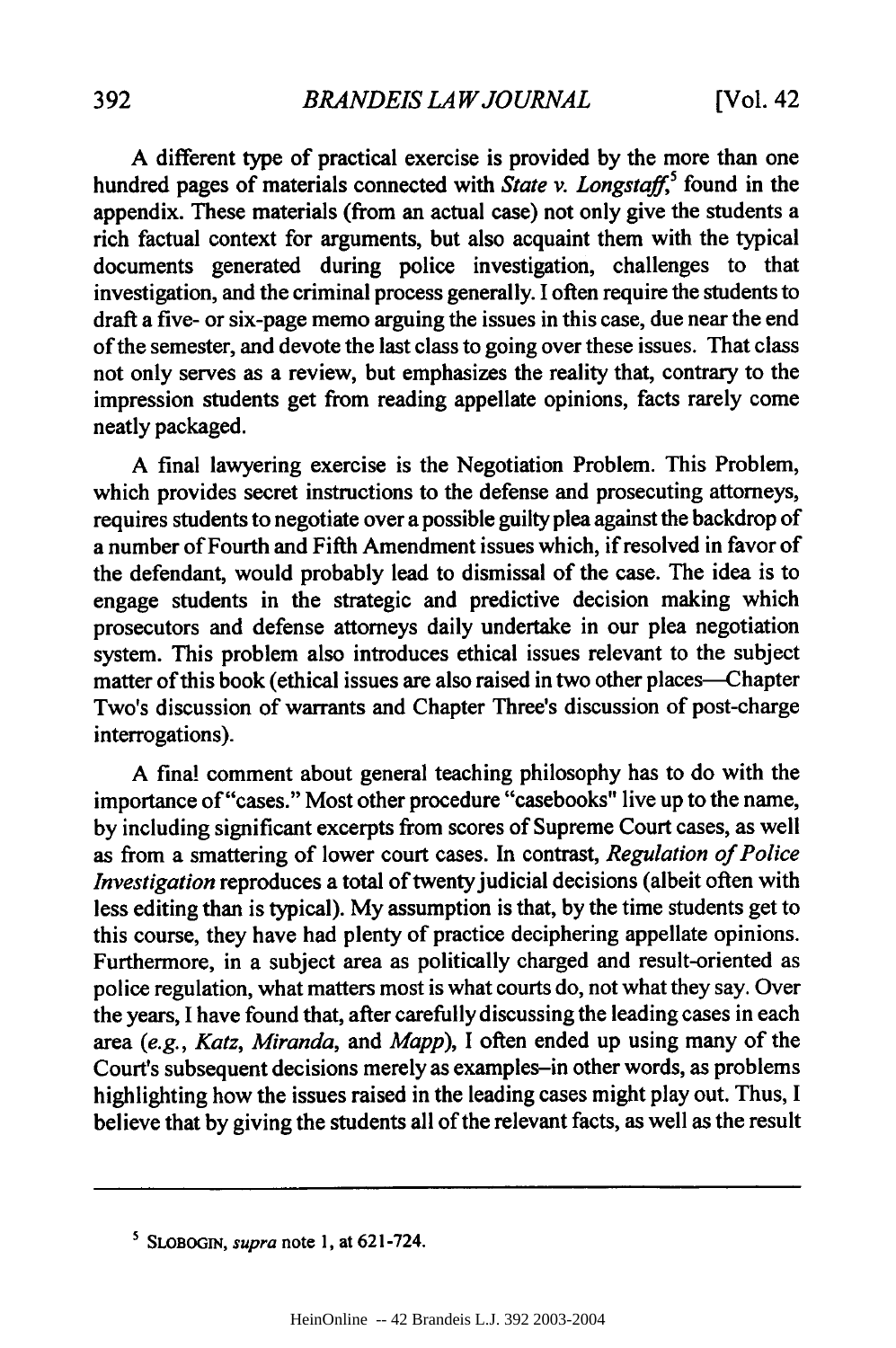in each case, the problems give students access to the most important information in the Court's "secondary" decisions.<sup>6</sup>

Although it thus de-emphasizes the language in the Court's opinions, the book tries not to slight theoretical considerations relevant to those opinions. More so than some books, *Regulation of Police Investigation* lays out an analytical structure that, given the Court's "common law" treatment of the issues, would otherwise be indiscernible to the usual student. The chapter headings and introductions following those headings attempt to give the students a clear picture of the legal landscape so they avoid getting mired in tracking down the black letter law and see immediately what the "fighting issues" are. Furthermore, on many of these issues the book substitutes for the often ambiguous and constantly changing formulations of the Court excerpts from leading articles suggesting innovative conceptual frameworks.<sup>7</sup> It is hoped that this combination of approaches to theory is not only more intellectually stimulating on specific points, but also less boring generally, since it represents a break from the typical case by case analysis. Further, this mix of materials may better accommodate different learning styles (inductive v. deductive, big concept v. linear).<sup>8</sup>

To illustrate these various points, the following sections describe in more detail how **I** teach the Sixth Amendment materials in the book, specifically the materials on the Sixth Amendment and the interrogation process and the materials on the right to counsel and identification procedures.

### II. THE SIxTH AMENDMENT AND INTERROGATION

This section of *Regulation of Police Investigation* immediately follows materials on *Miranda.9* It begins with the majority and dissenting opinions in *Massiah v. United States,'°* the case that first applied the Sixth Amendment to interrogation. It then provides the students with three "Notes." The first, entitled "Note on Sixth Amendment Analysis," lays out the caselaw on the

**<sup>6</sup>**For a contrary view, see Arnold H. Loewy, *Building a Better Casebook,* 42 **BRANDES** L. J. 267 (2004).

**<sup>7</sup>** This is in contrast to Professor Loewy, who avoids including excerpts from law reviews. *Id.* On the other hand, I agree with Professor Loewy that most casebooks are too lengthy. *Id.* The average assignment in my class is fifteen pages per day.

**<sup>8</sup>** For a description of learning styles, see David Champagne, *Improving Your Teaching: How Do Students Learn?,* 83 Law Library J. **85** (1991).

**<sup>9</sup>** See **SLOBOGIN,** *supra* note **1,** at 433-48.

**<sup>10 377</sup>** U.S. 201 (1964).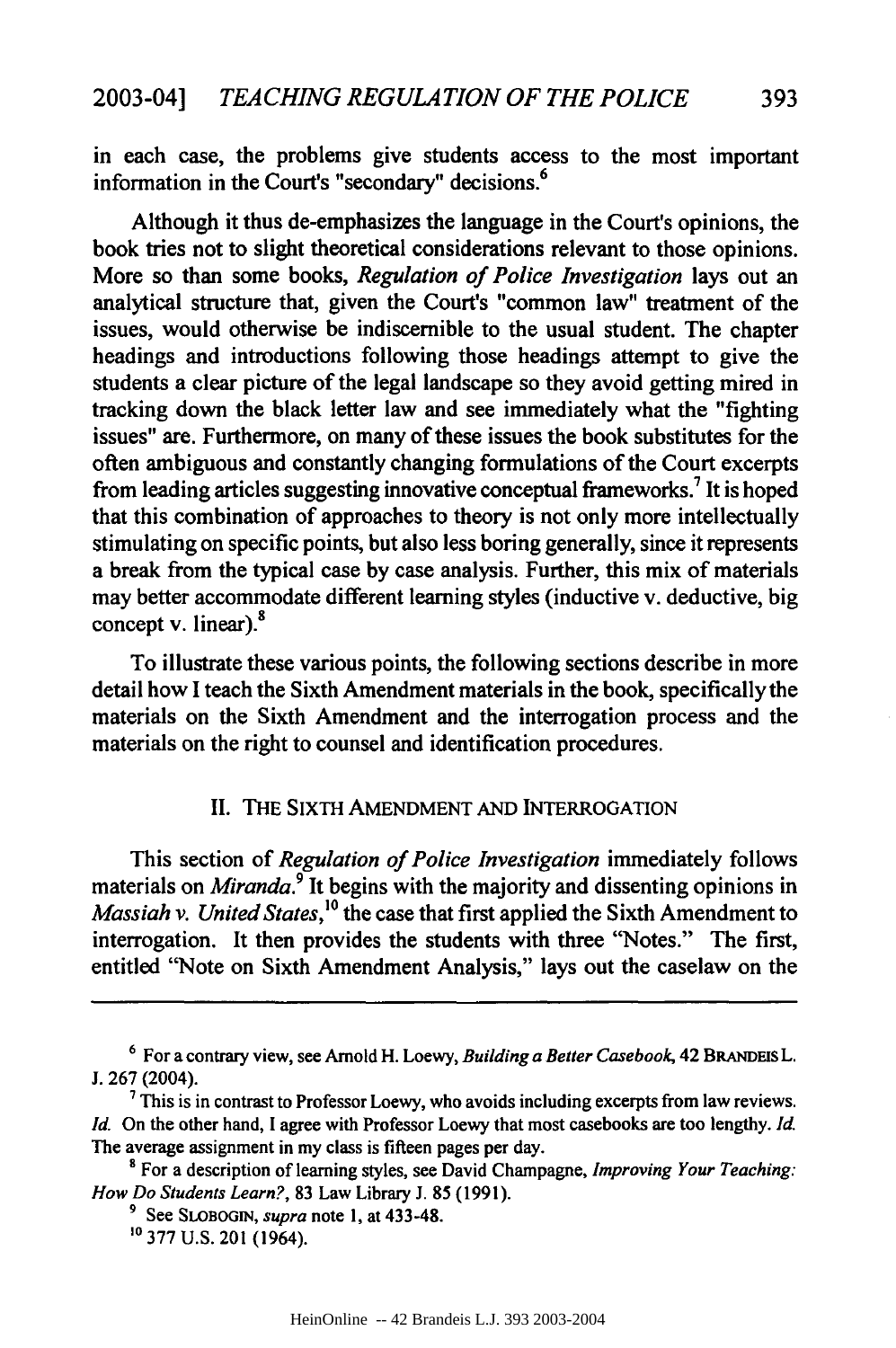three issues that must be addressed in determining whether a *Massiah* violation has occurred: (1) whether the "criminal prosecution" to which the Sixth Amendment refers has begun at the time the government elicits incriminating information; (2) if so, whether the elicitation is deliberate; and (3) if so, whether the defendant's actions indicate a waiver of Sixth Amendment rights. The next part of the materials, entitled "Note on the Rationale for the Sixth Amendment Approach," provides excerpts from an article by Professor Tomkovicz contending that *Massiah's* application of the Sixth Amendment to interrogation makes sense<sup>11</sup> and an article by Professor Uviller arguing to the contrary.<sup>12</sup> These excerpts, which take up four pages of the book, are included because neither *Massiah* or the Court's subsequent cases provide a clear rationale for the law in this area. Next there is a note entitled "Note on Justice Department Policy" which describes the Department's administrative rules governing prosecutor participation in interrogation.<sup>13</sup>

To provide some idea of how these materials might be integrated, excerpted below are two pages from the Teacher's Manual (bracketed language and footnotes were added for this article):

The teacher might start discussion of the Sixth Amendment by contrasting it with *Miranda* analysis: Why wasn't *Miranda* violated in *Massiah?* Is there a difference between interrogation and deliberate elicitation (cf. Stevens' opinion in *[Rhode Island v.] Innis14 )?* And how does waiver analysis differ in the two contexts with respect to deception (see *Patterson [v. Illinois]* 15)? Or the teacher can begin with a series of questions based on *[Moran* **v.]** *Burbine*<sup>16</sup> [which is the subject of the problem that immediately precedes *Massiah* and that ends the section discussing the Fifth Amendment approach to interrogation under *Miranda]:*

(1) Could Burbine have raised a Sixth Amendment argument against the admissibility of his statements about the murder? The answer, of course, is

<sup>&</sup>lt;sup>11</sup> James J. Tomkovicz, An Adversary System Defense of the Right to Counsel Against *Informants: Truth, Fair Play, and the Massiah Doctrine,* 22 U.C. Davis L. Rev. 1 (1988).

**<sup>12</sup>** H. Richard Uviller, *Evidence from the Mind of the Criminal Suspect: A Reconsideration* of the Current Rules of Access and Restraint, 87 Colum. L. Rev. 1137 (1987).

**<sup>13</sup>** *See* 54 Crim. L. Rep. 2191, 2193 (March 9, 1994).

<sup>14</sup> 446 U.S. 291 (1980).

**s** 487 U.S. **285** (1988).

<sup>&</sup>lt;sup>16</sup> 475 U.S. 412 (1986) (holding that incriminating statements about a murder made by a burglary suspect who was given *Miranda* warnings were not rendered involuntary by a failure to tell him his attorney had called, and also holding that lying to the defense attorney about police plans to interrogate the suspect did not violate due process).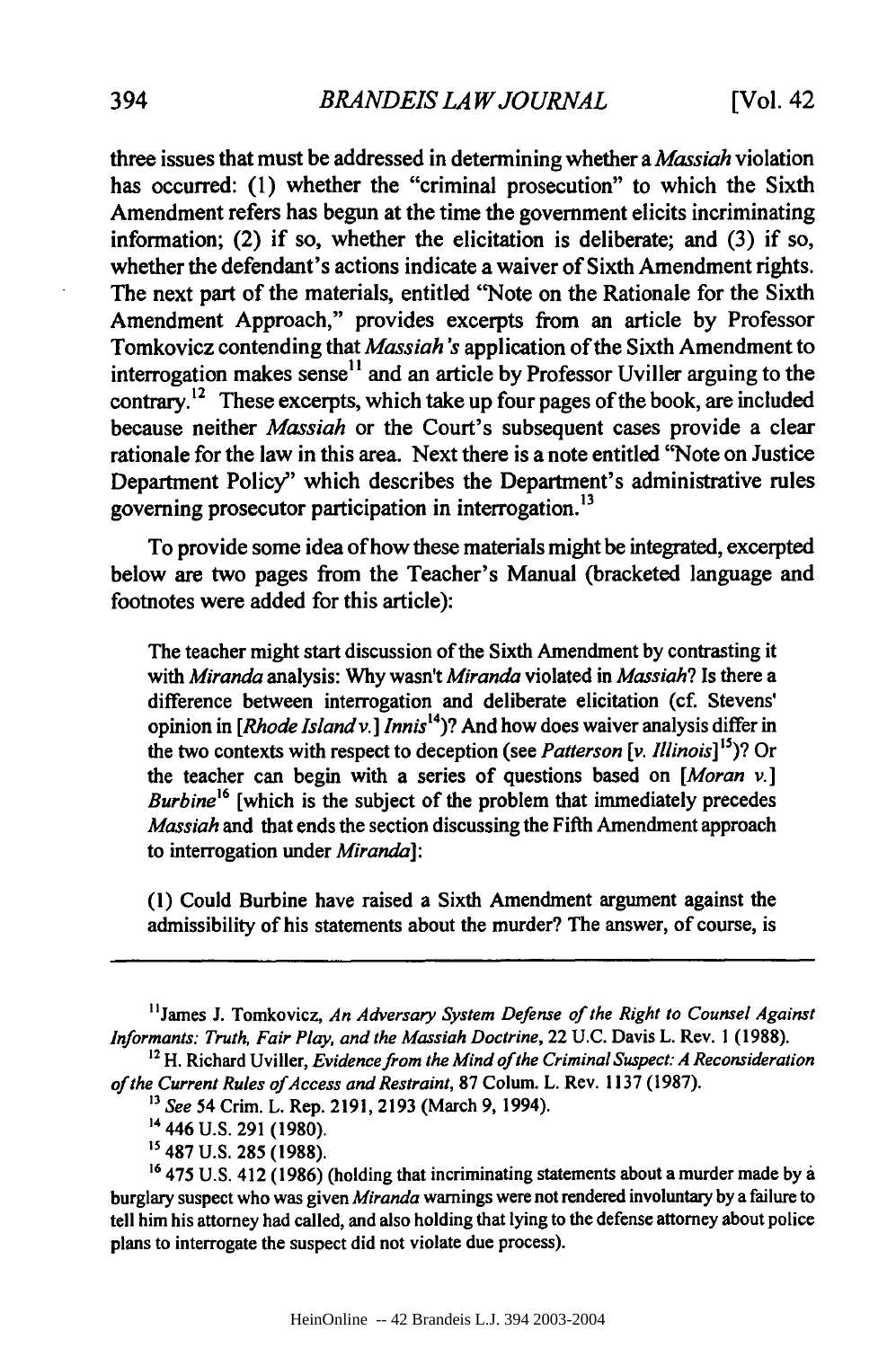no, because the Sixth Amendment right does not attach until "criminal prosecution" begins, and Burbine had not yet been formally charged for the murder.

(2) Why should that matter? Why shouldn't the right be triggered at the time of arrest, for instance? Stewart (who wrote the majority opinion in *Massiah)* might respond by saying the true adversarial process, where counsel is need to help prepare a "defendant's" case, has not started until the point at which the state has indicated it plans to prosecute. From the viewpoint of the suspect, this line of demarcation seems a bit artificial, since interrogation is interrogation, regardless of when it occurs. Uviller suggests that the time of questioning shouldn't matter (albeit in an attempt to expose the emptiness of the Sixth Amendment approach to regulating confessions). He argues that, if a right to counsel is really needed during "adversarial" questioning, it is always needed. The real reason arrest is not the trigger point, Uviller suggests, is that an ambivalent Court wants to give the police a crack at the suspect, but only a minimal one (i.e., between arrest and charging). In "Lawyers, Deception, and Evidence Gathering," 79 Va. L.Rev. 1903 (1993), Stuntz has elaborated on this point, arguing that criminal procedure rules should not just attempt to regulate the police and prosecutors but also "facilitat[e] the central mission of the criminal process-the separation of the innocent from the guilty." Id. at 1956. As he notes, current Sixth Amendment law "makes no sense if one sees the right to counsel as aiming to benefit defendants as a whole, or even poor defendants as a whole. It does make sense if the right aims to benefit innocent defendants primarily," because it gives the government "a window for additional evidence gathering after arrest without the presence of a lawyer." Id. at 1947. Put another way, "Sixth Amendment doctrine seems to guarantee a lawyer as late as possible: early enough to engage in productive bargaining, but too late to prevent incriminating disclosures in the police station." Id. at 1948. (Stuntz also notes that the same rationale justifies the current rules allowing easy waiver of counsel under *Miranda).* Id. at 1948-49.

(3) Assume that, during his second interrogation, Burbine had also made incriminating statements about the burglary. Would they have been obtained in violation of the Sixth Amendment? Here, the answer is yes, because he had been charged with the burglary (just as Massiah had been indicted on the drug charges), and the Court has held, in *Patterson,* that deception about one's attorney after prosecution is initiated infringes the Sixth Amendment right (just as *Massiah* held that post-charge deception about whether one is being questioned **by** the police violates the Sixth Amendment).

(4) **Why** does deception make a difference in Sixth Amendment cases and not in Fifth Amendment cases? Because the Fifth Amendment focuses on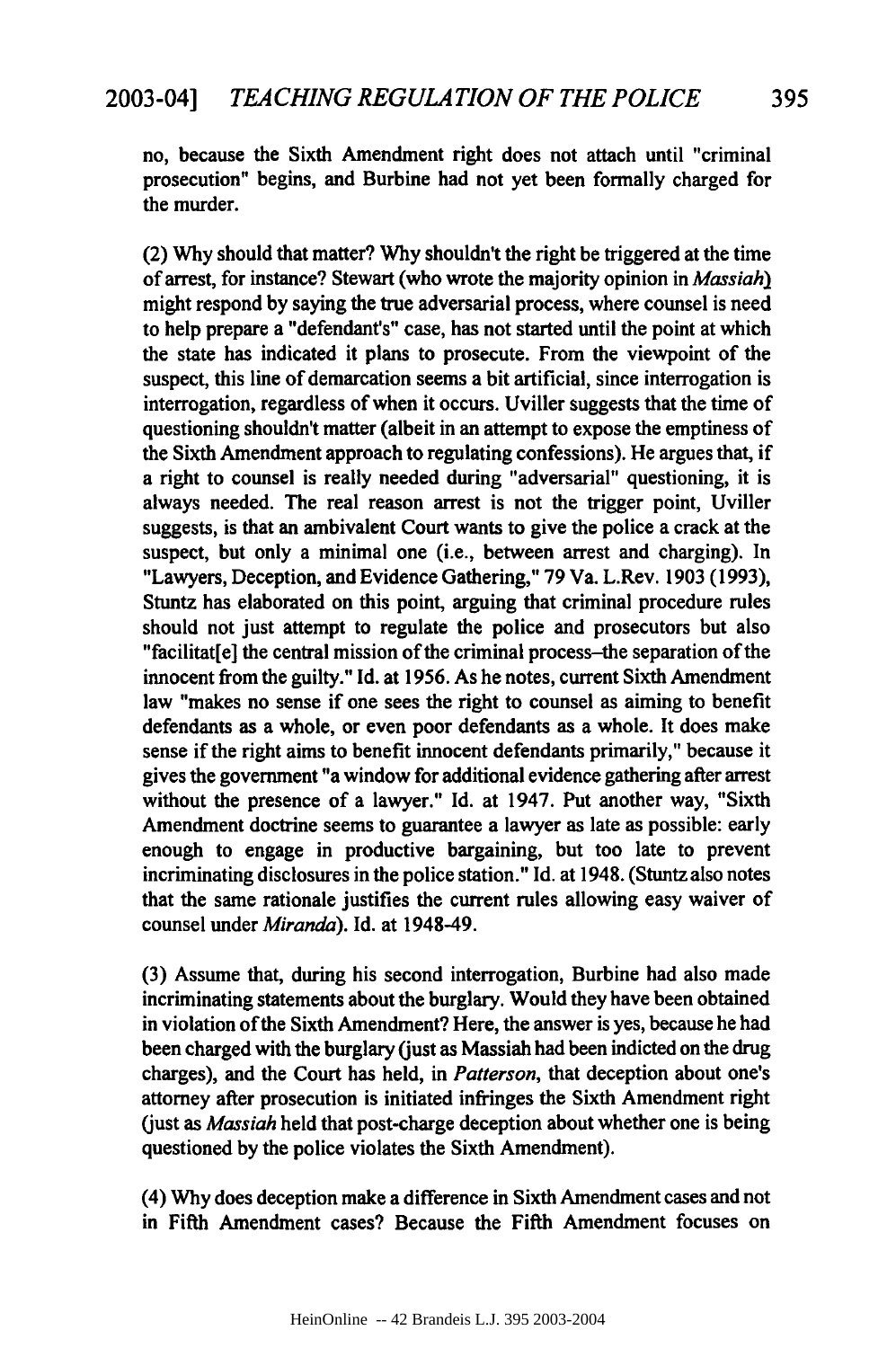preventing coercion (which, as the previous materials demonstrated, is not the same as deception), whereas the Sixth Amendment flatly guarantees the assistance of counsel in all criminal prosecutions. Further, Tomkovicz argues, since deception is not permitted at trial, it should not be permitted at earlier stages of the process where the Sixth Amendment is implicated; to say otherwise would permit the prosecution "to exploit the temporal expansion of the battle to regain the advantages of adversarial imbalance." Uviller, on the other hand, doesn't agree with this equation of the trial and pretrial processes. To him, trial counsel makes the prosecutor's **job** harder not **by** obscuring evidence, but **by** forcing him to prove his case. The role of counsel envisioned in *Massiah* fulfills no such salutary goal (see, in particular, **pp.** 441-442 of the text). Uviller agrees with Justice White that *Massiah* "is nothing more than a thinly disguised constitutional policy of minimizing or entirely prohibiting the use of evidence of voluntary out-of-court admissions and confessions made **by** the accused."

**(5) If** there had been no deception concerning Burbine's attorney, but otherwise the facts were the same (i.e., he still waived his right to an attorney), would his subsequent statements be admissible under the Sixth Amendment? Under *Patterson,* the answer would be yes, since he had received the warnings. In other words, a valid waiver after *Miranda* warnings waives fifth *and* Sixth Amendment rights. Uviller would agree with this result; to him, counsel during interrogation, if necessary at all, is necessary only to prevent coercion, and a valid waiver indicates that no coercion is present. The presence of an attorney will not ensure accuracy (at least any better than an audiotape), is not justifiable as a way of offsetting the prosecutor's advantage (as noted above), and is not ethically compelled, given the special context of criminal investigations. (On the latter issue, see the **DOJ** regs on p. 444). Stevens, dissenting in *Patterson,* disagrees, believing that the attorney can help the suspect make better "legal" decisions in the quasi-plea bargaining atmosphere of interrogation (cf. p. **381** on the results of the New Haven project; recall also Professor White's comments about "offers" of leniency in exchange for a confession at pp. 416-417). Stevens further argues that there is no reason to exempt prosecutors from the general prohibition against lawyers contacting the other party without their attorney's consent. In addition to Uviller's response to this point, consider Stuntz' argument (in the article noted above) that applying the ethical rule in the civil context with its wide-ranging discovery rules is not as likely to lead to evidence suppression as in the criminal context, and thus the current failure to apply it to criminal cases makes sense.

**(6)** Finally, what if... Burbine had asked for counsel at his arraignment on the burglary charges, and the police [had subsequently] obtained statements about the burglary...? The request for counsel [at arraignment] would not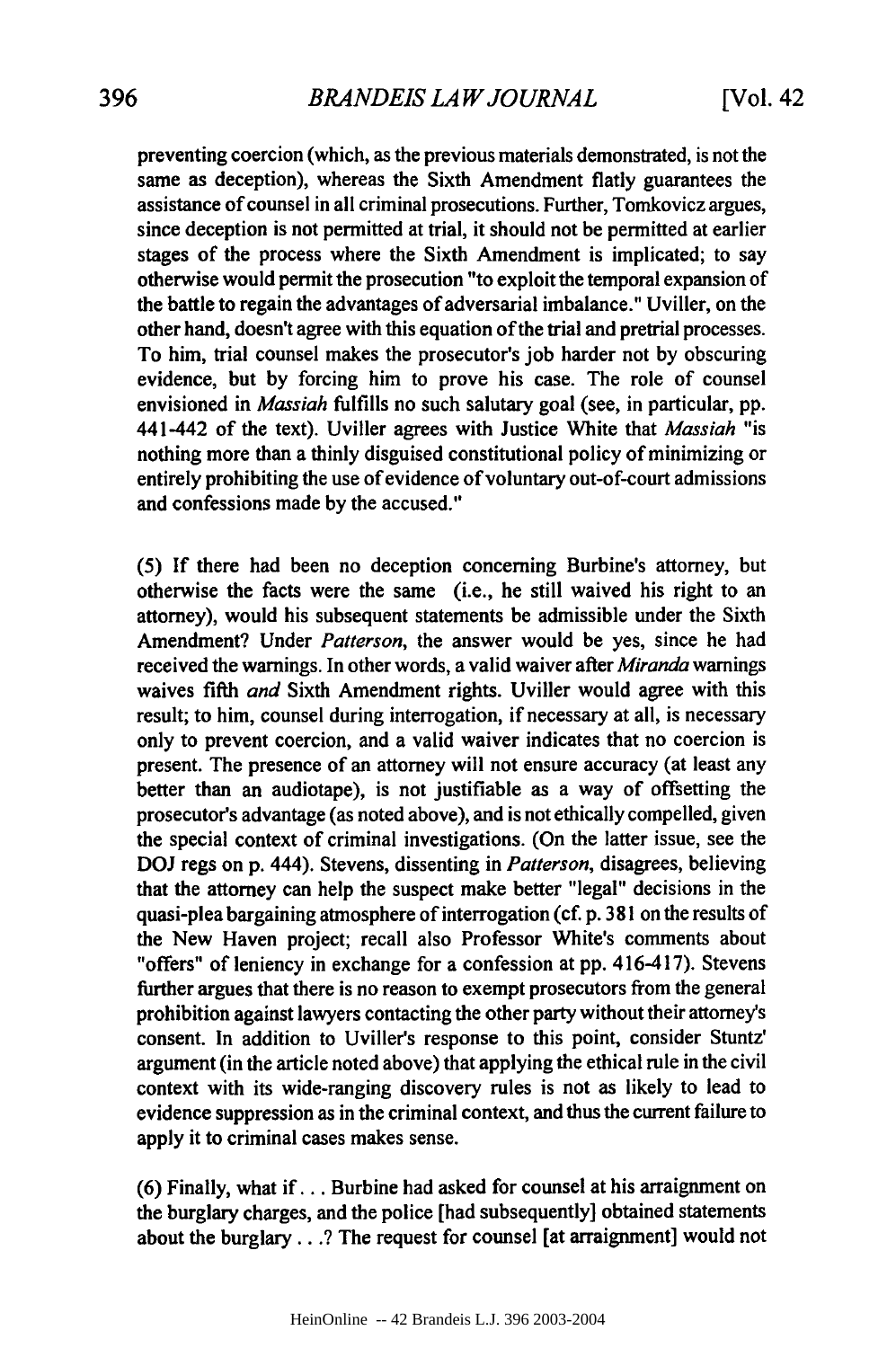trigger *Edwards [v. Arizona]17* and Fifth Amendment protection (see *McNeil [v.* Wisconsin]"8 ), but it would trigger *[Michigan* **v.]** *Jackson,'9* at least in connection with the *burglary* charges. (The statements about the murder would still be admissible, despite the initiation **by** the police, because the Sixth Amendment right hadn't yet attached with respect to that charge). Does this result make sense? The dissent in *Jackson,* like the majority in *McNeil,* didn't see how a suspect who has asked for counsel at a preliminary hearing could feel "badgered" at a subsequent interrogation preceded **by** warnings, and thus saw no need to import *Edwards* into this situation. Uviller would agree; where there is no coercion, there is no need for an attorney. But Tomkovicz might say that a request for counsel at arraignment, even if technically only a request for trial counsel, means that the defendant wants a champion to equalize the trial encounter, and the prosecutor should not be able to avoid that champion merely **by** moving the confrontation with the suspect further back in the process.<sup>20</sup>

The final part of this section (all of which I usually teach in one class) consists of three problems based on Supreme Court cases that parallel the threestep Sixth Amendment analysis described above. 2' The first problem, *Maine v. Moulton,22* permits discussion of the definition of "criminal prosecution," the second, *Kuhlmann v. Wilson*<sup>23</sup> facilitates analysis of the "deliberate elicitation" concept, and the third, *Brewer v. Williams,24* focuses on the waiver issue. Each of these problems gives a detailed description of the facts and then provides a one-sentence description of the Court's holding, occasionally adding information about other cases as well. For instance, the problem based on *Wilson* describes the facts of the case (involving planting an undercover informant in the suspect's cell), asks the question **"A** violation of *Massiah?,"* and then states "The Court held, **6-3,** in an opinion **by** Justice Powell, that it was not."<sup>25</sup> It ends with a "compare" cite to the Court's decision in *United* 

**19 475 U.S.** 625 **(1986).**

<sup>20</sup>**CIsToPHER SLOBOGIN,** TEACHER's MANUAL FOR CRIMINAL PROCEDURE: REGULATION OF **POUCE** INVESTIGATION-LEGAL, HisTORIcAL, EMPIuCAL **AND** COMPARATIVE **MATERIAts** 106- 7 (3d ed. 2002).

**<sup>21</sup>**SLOBOGIN, *supra* note **1,** at 445-48.

- **22** 474 U.S. 159 (1985).
- **23** 477 U.S. 436 (1986).
- **<sup>24</sup>**430 U.S. **387** (1977).
- **<sup>25</sup>**SLOBOGIN, *supra* note I, at 445-46.

**<sup>17</sup> 451 U.S. 477 (1981).**

*<sup>&</sup>quot;* **501 U.S. 171 (1991).**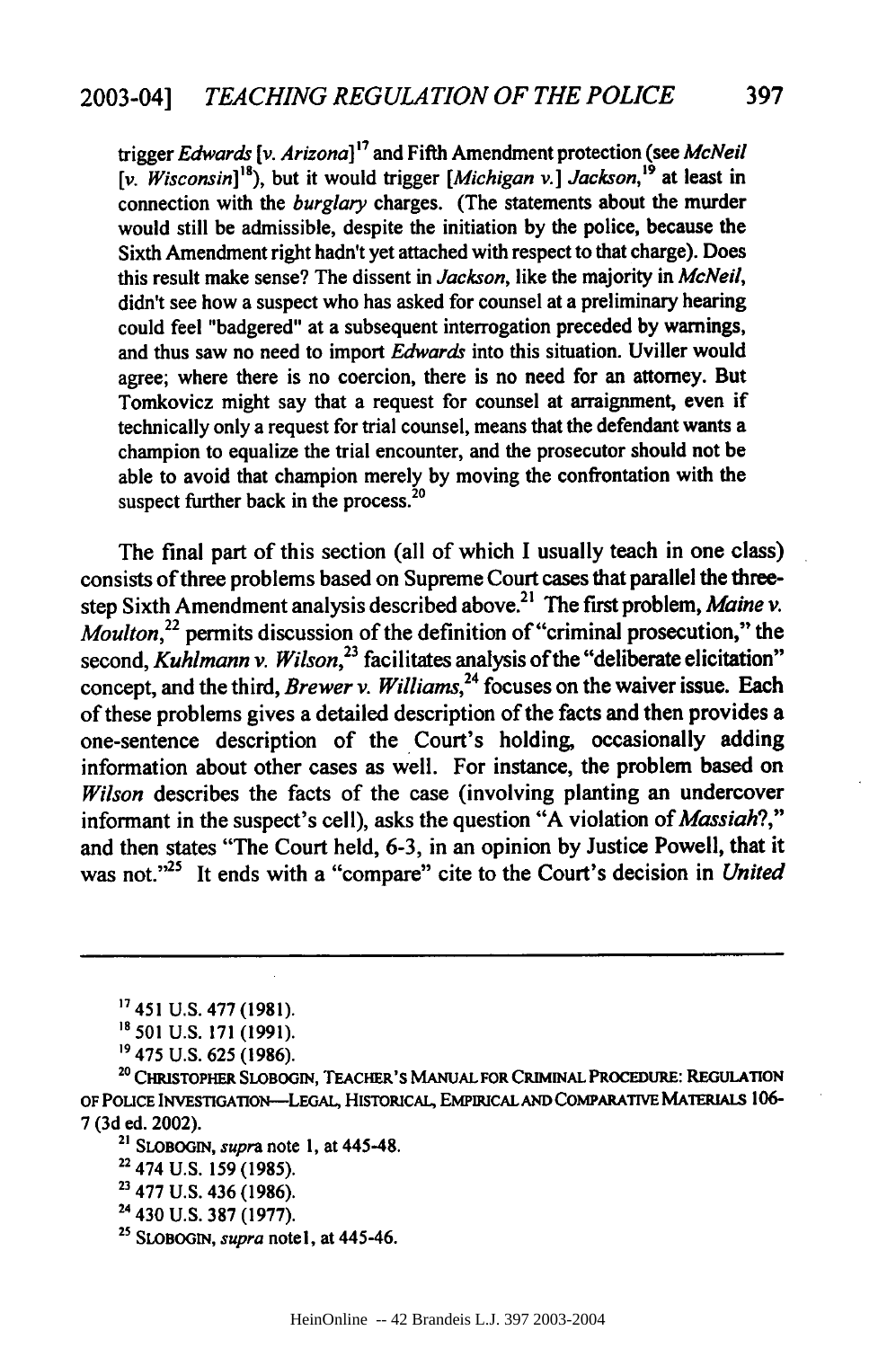*States v. Henry*<sup>26</sup> (also a case involving planting an informant in the suspect's cell) and describes the facts and holding of that case.

To provide some notion of how a problem might be argued by the students, here is the passage from the Teacher's Manual pertaining to the *Wilson* Problem:

#### Problem 92

## *Wilson*

Prosecution: Unlike the undercover agent in *Henry,* Lee was not paid for his information, and therefore had less incentive to elicit information from the suspect. Furthermore, the facts indicate he was instructed to be, and was, merely a passive listener. And even if he wasn't, if there was a "trigger" to Wilson's incriminating comments it was the visit from his brother, not Lee. Finally, if the police and Lee were after anything, it was not self-incriminating comments, but information about accomplices, thus further distinguishing this case from *Henry.*

Defense: There is no difference between this case and *Henry;* if anything there was more "deliberate" elicitation here. It is naive to believe that Lee didn't expect some consideration from the police if he reported the information. And the combination of putting Wilson in a cell overlooking the scene of the crime and placing Lee in it with him could only have been designed to acquire information from him. Even assuming Lee never asked any direct questions, he obviously worked his way into Wilson's confidence, and let Wilson know that he needed to explain himself better. By the time of the brother's visit, Lee had made himself a person in whom Wilson would confide.

**<sup>26</sup>447** U.S. 264 (1980).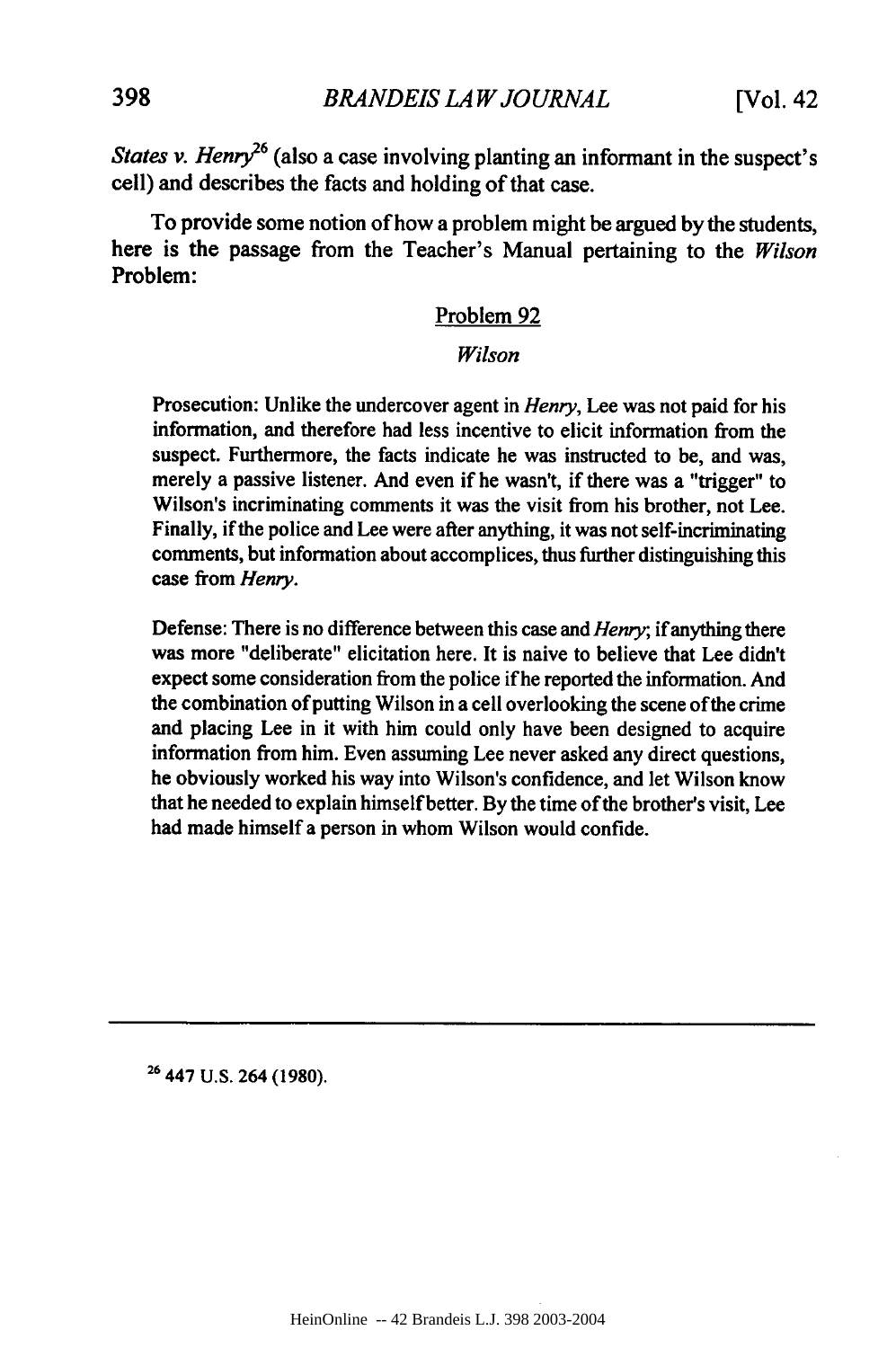Comment: The students might be asked whether we should do away with the *Massiah* doctrine and hold instead that use of informants be regulated **by** the fourth amendment, as Uviller suggests in another part of his article. The students can be reminded that, because *of Lewis, Hoffa,* and so on, this type of government action is not a search or seizure. But it *could* be considered an invasion of privacy. If so, what showing would police need for a warrant to authorize placing Lee in Wilson's cell? Arguably, because the revelations Lee may discover are likely to be intimate, a high level of probable cause is required, analogous to electronic surveillance cases where the government must show that other methods have been tried and failed.<sup>27</sup>

#### I[I. THE SIXTH AMENDMENT **AND** IDENTIFICATION PROCEDURES

This section of the book<sup>28</sup> begins with a short history of the right to counsel. It first describes the development of the right in England, canvassing the virtual non-existence of professional help in medieval times. It then makes note of the seventeenth century rule that counsel could represent defendants on matters of law but not fact and Parliament's extension of the right to counsel in treason cases, and finally, in **1836,** to most criminal cases. It then discusses related developments in colonial America (in particular, the need to have defense counsel as a means of combating the professional prosecutor, who did not exist in England at the time) and in more modem times. After describing *Powell v. Alabama29* (the first modem right to counsel case) and well-known Warren Court counsel cases, it excerpts parts of *United States v. Wade,3°* including its footnote describing the fact that several European countries require counsel or judicial supervision during lineups.<sup>31</sup> United States v. Ash<sup>32</sup> is then excerpted almost in full, and is followed **by** two Problems, derived from two lower court cases. The first case, *McMillian v. State,* held that police did not violate the Sixth Amendment when they showed an eyewitness, post-charge, a video-audio tape of a lineup in the absence of notification to either the defendant or defense counsel.33 This Problem allows discussion of whether *Wade* (which held there is a right to counsel at lineups) or *Ash* (which held there is no right to counsel at photo arrays) makes the most sense. Reproduced below is the second Problem,

**<sup>27</sup>**Excerpted from **SLOBOGIN,** *supra* note 20, at **108-09.**

**399**

**<sup>28</sup> SLOBOGIN,** *supra* note **1,** at **487-99.**

**<sup>29 287</sup> U.S.** 45 **(1932).**

**<sup>30 388</sup> U.S. 218 (1967).**

*<sup>31</sup> Id.* at **238** n.29.

<sup>32 413</sup> **U.S. 300 (1973).**

**<sup>&</sup>quot; 265 N.W.2d 553, 558** (Wis. **1978).**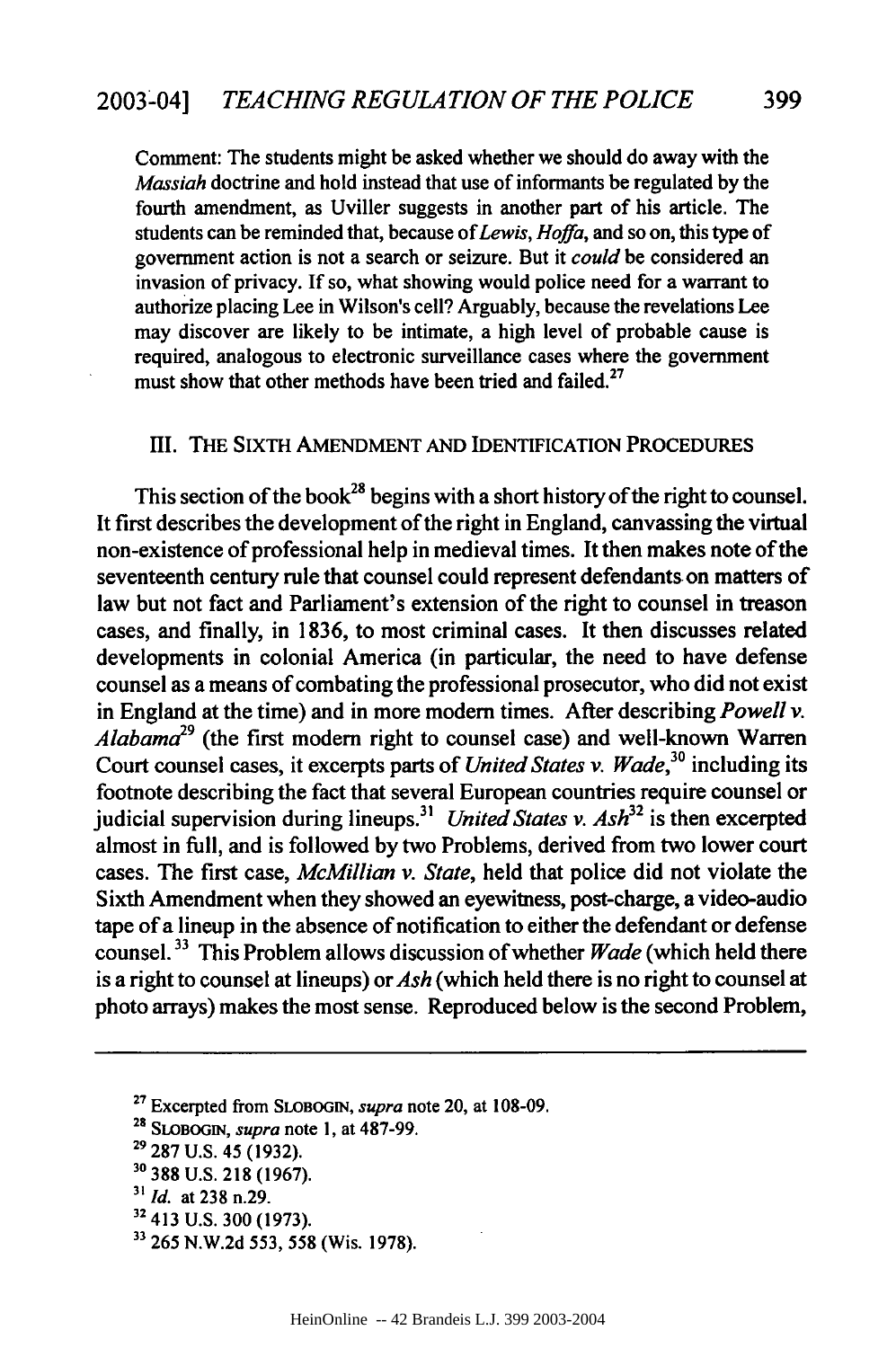along with the note that follows it and an excerpt from the Teacher's Manual as to how it might be taught:

#### Problem 98

#### *United States v. Bierey*

## 588 F.2d 620 (8th Cir. 1978)

Bierey, formally charged with committing two armed bank robberies, was placed in a lineup with four other males between eight and nine months after the robberies. Bierey was the shortest of the five, and the distracter who most closely resembled him had a mustache and sideburns, unlike Bierey either at the time of the robberies or at the lineup. Four witnesses to the robberies, positioned from **10** to **15** feet from each other, and instructed not to say anything or point during the procedure, observed the lineup; three of them later identified Bierey as one of the perpetrators. Bierey's attorney was present and observed the procedure, but he was not permitted to: (1) interview the witnesses prior to the lineup; (2) review their descriptions of the robbers prior to the lineup (although he was entitled to these descriptions, as a matter of discovery law, prior to the witnesses' testimony at trial); (3) be present when the witnesses made the identification after the lineup.

Was Bierey's right to counsel violated? [The court held no.] Assuming the court was correct, is there anything else Bierey's attorney could have tried to do? Consider the checklist on pages 475-476. <sup>34</sup>

#### *Note on Discovery*

As illustrated by the above problem, the defense is often barred from access to prosecution witnesses until trial or just before trial. The traditional reasons for barring earlier defense discovery of witnesses were outlined in *State v. Eads,* 166 N.W.2d 766, 769 (Iowa 1969):

(1) It would afford the defendant increased opportunity to produce perjured testimony and to fabricate evidence to meet the State's case; (2) witnesses would be subject to bribe, threat and intimidation; (3) since the State cannot compel the defendant to disclose **...** evidence [protected by the Fifth Amendment], disclosure by the State would afford the defendant an

<sup>&</sup>lt;sup>34</sup> This twenty-one item checklist, which is reproduced in the book at the pages cited, asks questions about what witnesses are shown before the lineup, the makeup and conduct of the lineup, and post-lineup procedure. *See* Center for Responsive Psychology, *How Fair is Your Lineup?,* 2 Soc. Action in Law 9-10 (1975).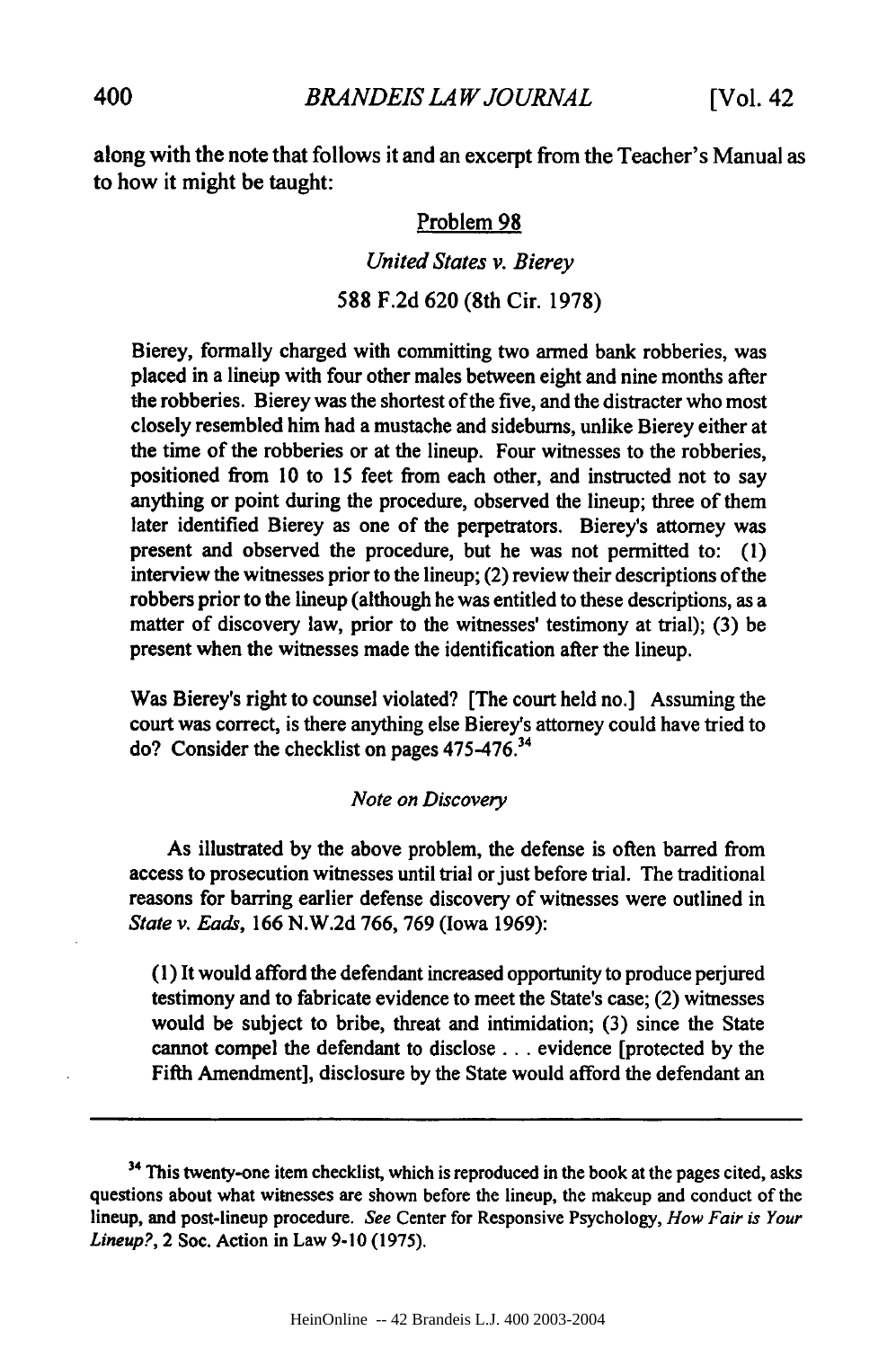unreasonable advantage at trial; and (4) disclosure is unnecessary in any event because of the other sources of information which defendant has under existing law [such as cross-examination of the witnesses the prosecution chooses to present at the preliminary hearing, which is required in many states and at which the prosecution must demonstrate it has a *prima facie* case].

Nonetheless, some courts have permitted earlier disclosure when the defense can show that hardship would otherwise result. *Cf UnitedStates v. Algie,* 503 F. Supp. **783** (E.D. Ky. 1980). Does *Bierey* present such a hardship? <sup>35</sup>

The excerpt below, from the Teacher's Manual, sets out possible arguments for the prosecution and defense in *Bierey,* as well as some other queries the teacher could pose. The excerpt is particularly pertinent given the focus of this symposium, because it raises several issues about how counsel can be "effective" in this particular context.

#### Problem 98

#### *Bierey*

Prosecution: Counsel was provided the defendant and was in no way obstructed from viewing the lineup. That he was denied access to the witnesses and their descriptions is not a violation of the Sixth Amendment; both the witnesses and their descriptions will be made available to him during the discovery process, so the defendant is not prejudiced in his reconstruction of the lineup or challenge of the witnesses. Similarly, there is no need for counsel to be present during the witness identification; this latter event is like the prosecutorial interview that the *Ash* majority clearly believed did not trigger the right. Finally, as to the reliability of the identification, note that **3** of the 4 witnesses identified Bierey.

Defense: Without knowing the witnesses' descriptions, counsel could not determine if the distracters fit those descriptions, something research indicates is important (see **p.** 476). As a result, he was prevented from fulfilling the role *Wade* envisioned. Being able to interview the witnesses prior to the **ID** would have further enhanced his ability to ensure the distracters were appropriate. Not being able to attend the actual identification meant counsel was unable to observe any suggestions, conscious or otherwise, from the prosecutor or between witnesses. Finally, according to the *Social Action in Law* checklist **(pp.** 475-476), the lineup might well have been deficient in

**<sup>3</sup> 5** Excerpted from **SLOBOGIN,** *supra* note **1,** at **498-99.**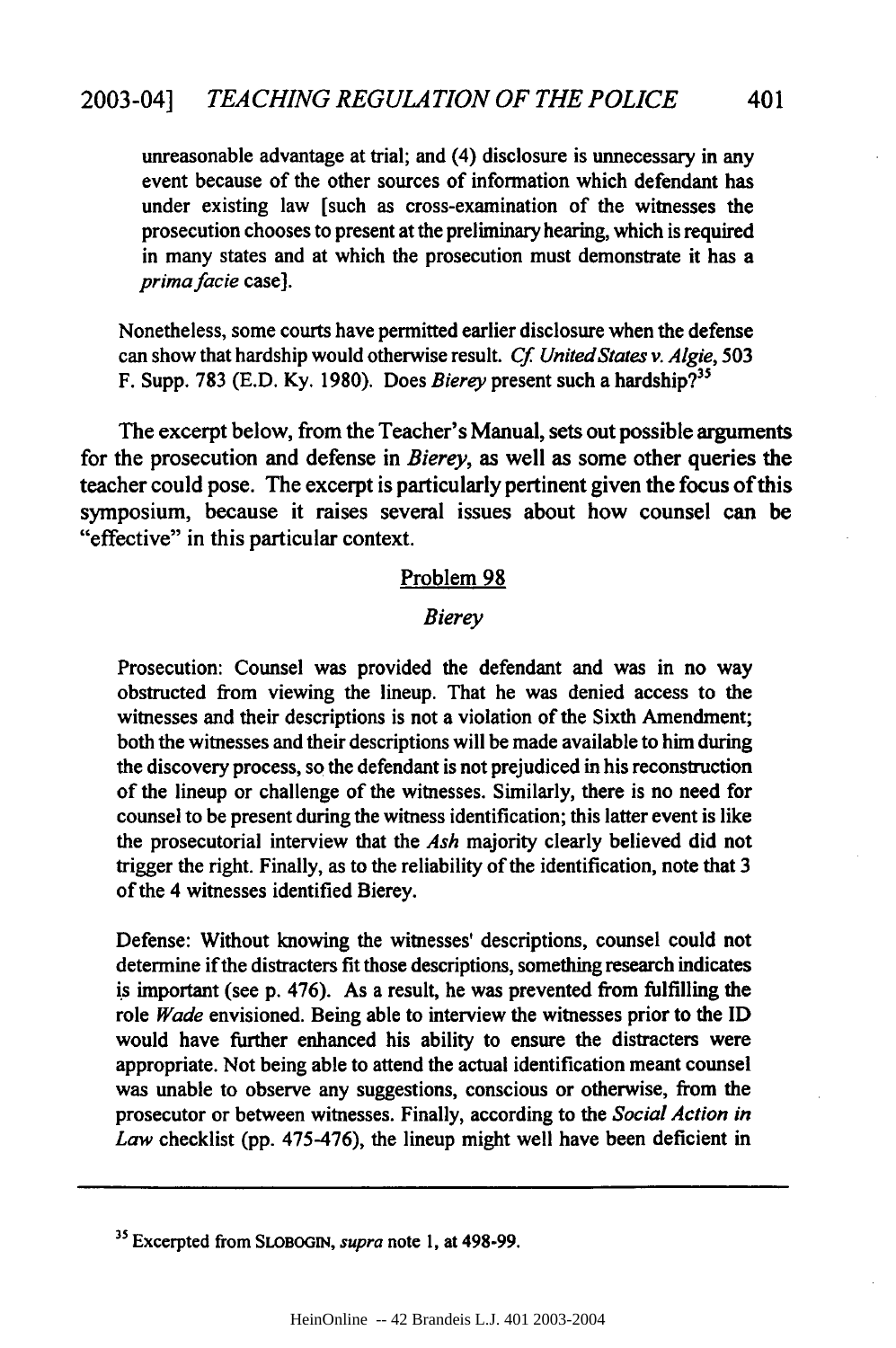various ways (see, e.g., items 1, 2, 12, and 16-21),<sup>36</sup> all of which could have been prevented had counsel had access to the witnesses before the lineup and during the actual identification. (Note further that this lineup definitely was deficient in four other ways (see items 3, 6, 8, 15),<sup>37</sup> although counsel had all the information he needed to point out these deficiencies.)

Comment: This problem raises the issue of how active lineup counsel should be. As Bierey indicates, the case law tends to hold that counsel should merely be an observer. If that is all counsel is allowed to do, than Uviller is right that videotape is just as good, or almost just as good. At the other extreme, counsel could be allowed to force changes in the lineup and the identification procedure, an approach which might prove disruptive and slant the identification process too much in the defense's favor. The ALl Model Code of Pre-Arraignment adopts a middle ground, allowing counsel to make objections for the record, but permitting the police to conduct the procedure as they see fit. $38$  If the ALI procedure were combined with clear regulations requiring police to follow rules along the lines of the *Social Action in Law* checklist or the New Jersey rules,<sup>39</sup> then it might be the best approach, because counsel's objections that the rules aren't being followed might be heeded. But what happens if, as in *Bierey,* counsel doesn't make appropriate objections? Are they waived? Further, neither the ALl approach or the *Social Action* checklist resolve the issues actually raised in *Bierey.* As the note on discovery suggests (pp. 498-499), the courts are likely to be very reticent about letting counsel interview witnesses, either before or after the lineup. Whether the need for such interviews outweighs the first two concerns

**<sup>36</sup>**These items read as follows: "1. Was the witness shown any photographs of the suspect prior to the lineup? 2. Have the witnesses been shown prior lineups related to this case? 12. Do any of the participants in the lineup differ from the original description given by the witness? 16. If there is more than one witness, did they have an opportunity to discuss the events of the case? 17. If a positive identification is made, does the witness give a verbal response instead of writing down the choice on a form? 18. Does the form lack a zero choice (a number representing a non-identification)? 19. Is there anyone else in the lineup other than the one suspect who could be a suspect in this or related crime? 20. Was the witness told in any way that he or she was 'correct' or 'incorrect' in making an identification? 2 **1.** Did the officer conducting the lineup suggest or emphasize any one individual through word, gesture, tone or number?" Id.

<sup>37</sup> These items read as follows: "3. Are there less than six people in the lineup? 6. Do the participants have different amounts and styles of facial hair? 8. Do the participants differ in height? 15. Is there more than one witness present at the lineup?" *Id.*

**<sup>38</sup>**Model Code of Pre-Arraignment Proc. § 160.7 (Proposed Official Draft 1975).

**<sup>39</sup>**These rules are discussed earlier in the text. They can be found in Attorney General Guidelines for Preparing and Conducting Photo and Live Lineup Identification Procedures (2001), *available at* http://www.idoc.state.il.us/ccp/ccp/reports/commission\_report/nj\_guidelines \_lineup.pdf.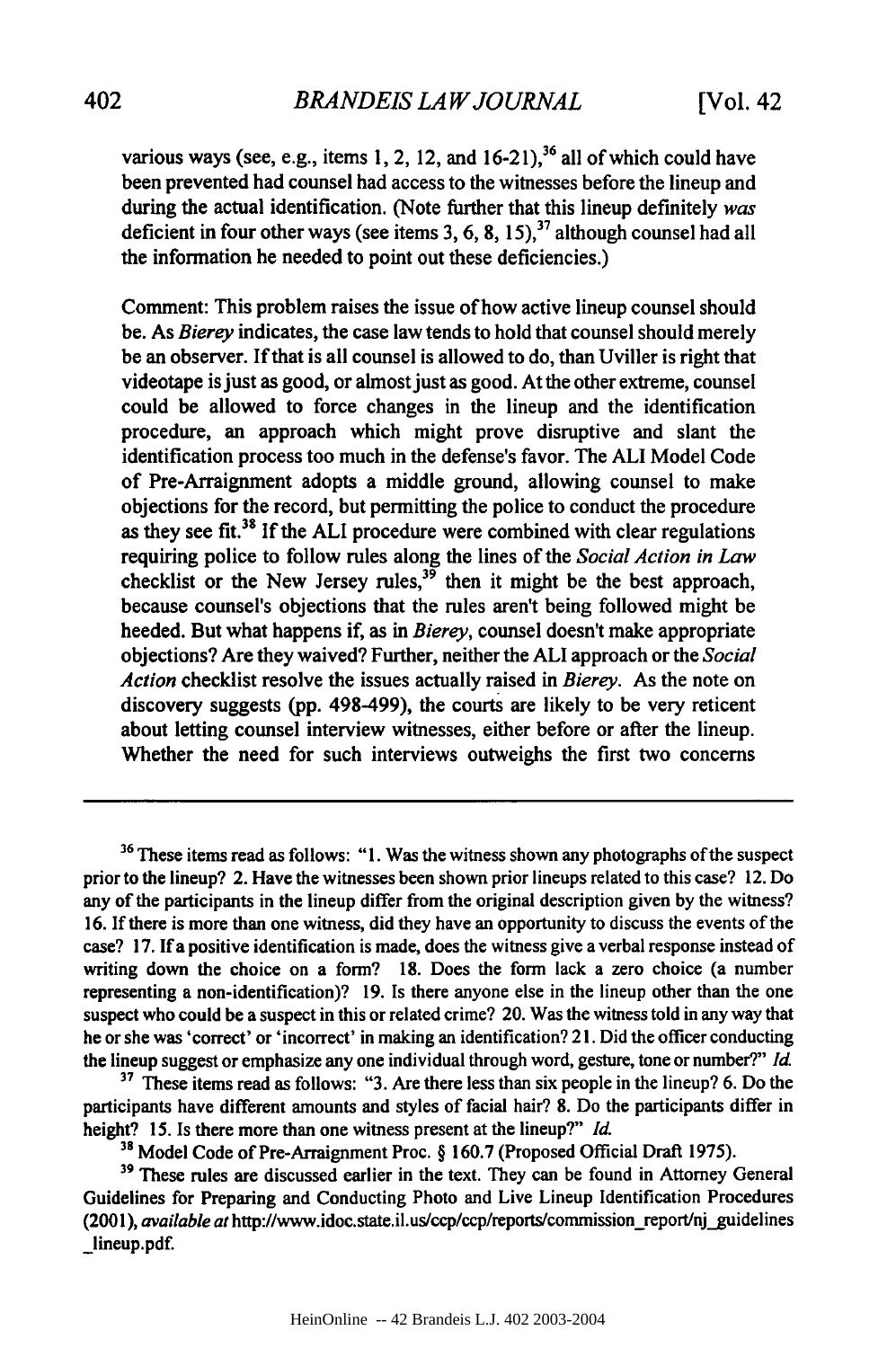**identified in** *Lads* **will probably vary considerably from case to case, and** courts have been reluctant to engage in such speculation.<sup>40</sup>

### IV. **CONCLUSION**

The foregoing materials from *Regulation of Police Investigation* and the accompanying Teacher's Manual illustrate several aspects of the teaching philosophy outlined in the first section of this article: the problem-oriented method, the ready provision of black letter law, and the de-emphasis of case language. The problem method requires students to engage in the type of advocacy they will employ as lawyers; teaches them the importance of facts, precedent, and organized argument; and ensures that they are heavily involved in the classroom discussion. The provision of black letter law is not meant to be spoon-feeding, but rather simply replicates information that will be available to the students as lawyers (from treatises and so on), at the same time it allows the discussion to be more efficient and sophisticated than one which starts **by** trying to parse the holding from several pages of case language. The emphasis on facts and holdings rather than explanatory language gets students to focus on those factors that will typically be the most important part of a case in this area of law. As the introduction emphasized, however, the book also provides materials that can support a number of other teaching methods: problems for groups or the entire class; a negotiation exercise; materials from an actual case that can be used as the basis for review or a memorandum; and the relevant text of a number of leading cases (in these sections of the book, *Massiah and Ash).*

This article has also illustrated how a diverse array of materials can be integrated into a course on regulation of police investigation. As the first excerpt from the Teacher's Manual indicates, the *Massiah* discussion benefits from references to the commentators (i.e., Uviller, Tomkovicz and Stuntz), empirical information (concerning the use of interrogation as a form of plea bargaining), non-judicial sources of law (the **DOJ** regulations), and close analysis of the facts of Supreme Court cases (e.g., *Wilson and Henry). A* similar array of materials enhances the discussion of *Ash.* For instance, the teacher can refer to historical information (in particular, the seventeenth century rule that counsel may only argue legal issues, which presumably supports the holding in *Ash*), descriptions of identification practices in other countries (which are provided in the footnote in *Wade* mentioned above), the law review literature (e.g., the debate about when the Sixth Amendment kicks in, excerpted

<sup>40</sup> Excerpted from **SLOBOGIN,** supra note 20, at **117-18.**